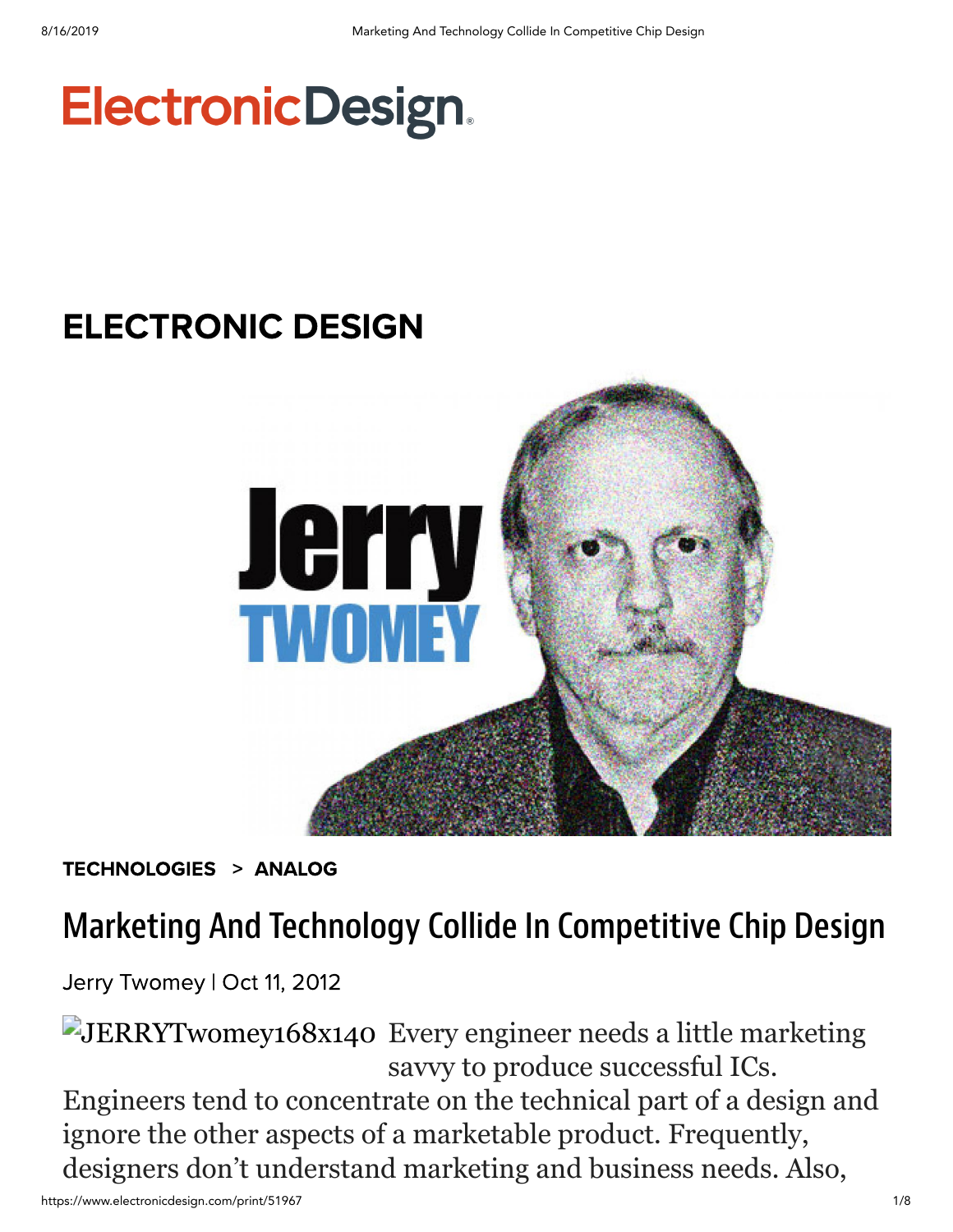the marketing department doesn't understand the limitations and challenges of the design process. Both need to know a little more about the other.

If you're an IC designer, you want to make sure that chip goes out the door in the millions and doesn't collect dust in the back room of some lab, long after it has failed to sell. Considering the R&D of a single IC can cost millions of dollars, it's an expensive game to play, so it's best to start with a fair shuffle of the deck.

#### Cost And Size Matter

All else equal, price will be the deciding point on whether your chip ends up in a product. If it meets the needs of the design, then the component engineer will generally make the final decision based on the bottom line. Admittedly, somebody involved in military or other high-margin products doesn't think along those paths, but the highvolume winners are consumer products where millions of devices are the norm. Production cost gets driven by a handful of factors, such as die/wafer cost, yield losses, packaging, and testing overhead. The elephant in the room is usually the cost of the die.

Die cost comes down to two things: die size and wafer cost. So if size matters so much, where can we reduce space? The digital parts of any chip, although large, are being optimized for gate count as part of the hardware description language (HDL) and synthesis process. Items like inductors, capacitors, and, to a lesser extent, resistors usually take up the real estate. Optimizing the design to reduce passive device area is always useful. Beyond those components, I/O cells tend to occupy a lot of area, generally due to bond pads, driver circuits, and electrostatic discharge (ESD) circuitry. Higher currents demand bigger sizes.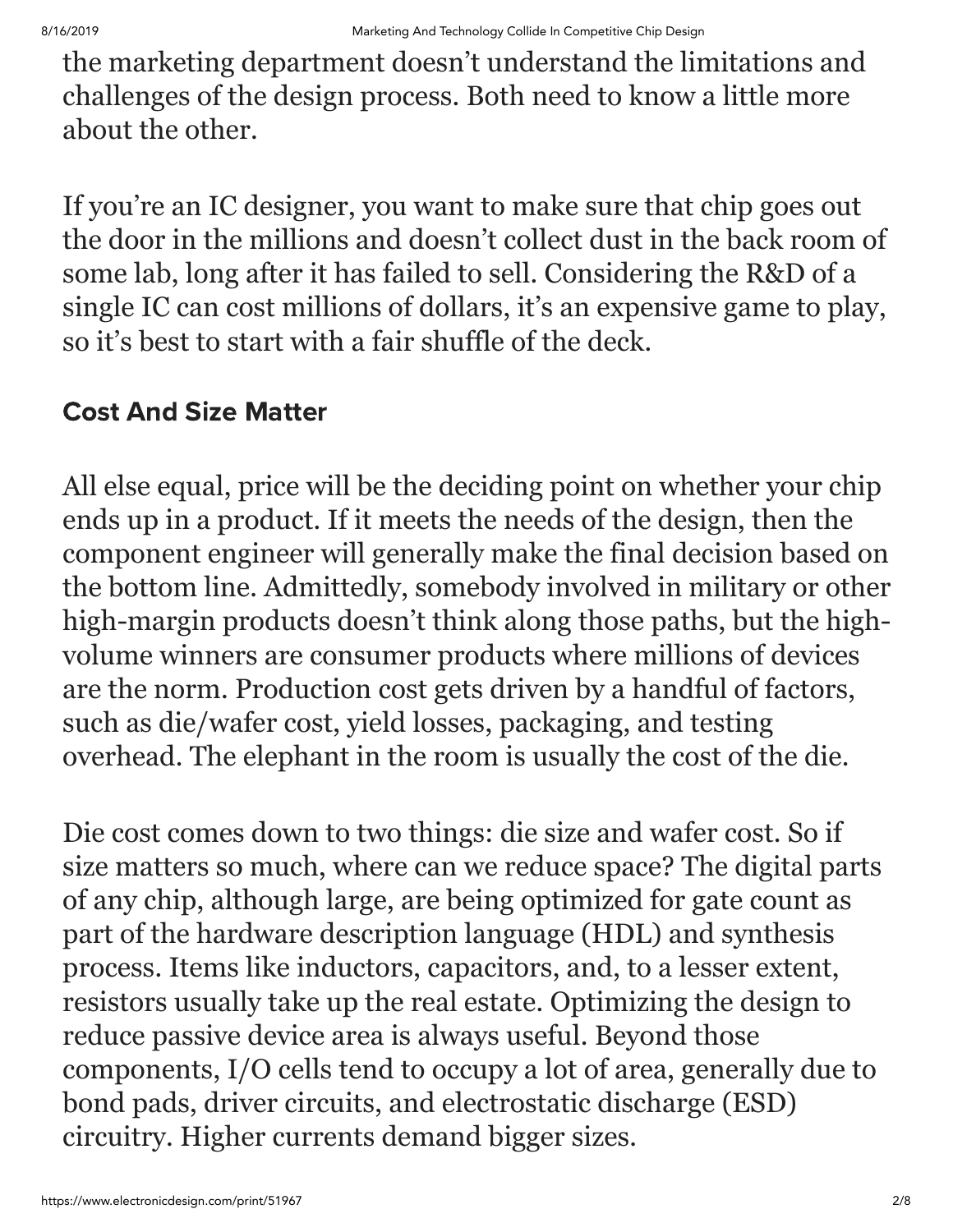At the system architecture level, make an effort to reduce the number of I/O ports. Use multipurpose pins when possible, with the capability to change function under control downloads. Also, eliminate discrete external control pins where possible. Data paths should be serial (I<sup>2</sup>C, SPI, SMB, USB) instead of parallel. It will be very unique to your design, but making this effort early in the R&D process will lead to smaller chips in most cases. Trying to do this in the architecture late in the design cycle often doesn't work.

Classic chip layouts where the core electronics are surrounded by a ring of I/O cells and bonding pads can be considered core limited or pad limited. A core-limited design has minimized the number of I/O cells and can't shrink anymore. Pad-limited designs can shrink if you can find creative ways to reduce your I/O cells.

#### Just Good Enough Constraint

As a general rule, your design needs to be "just good enough" to get the job done. For lack of a better way of describing it, circuit designs need to hit the requirements of the system and not much more. The cheapest functional solution generally owns the market, and "over design" tends to push up power consumption or circuit area. Unnecessarily higher power consumption leads to more expensive batteries or power supplies, and larger area leads to a higher cost per chip.

The outcome becomes a need for narrow performance specifications to produce cost-competitive designs. I have seen this applicable in RF designs, where linearity and noise well exceeded requirements at the cost of both power and size.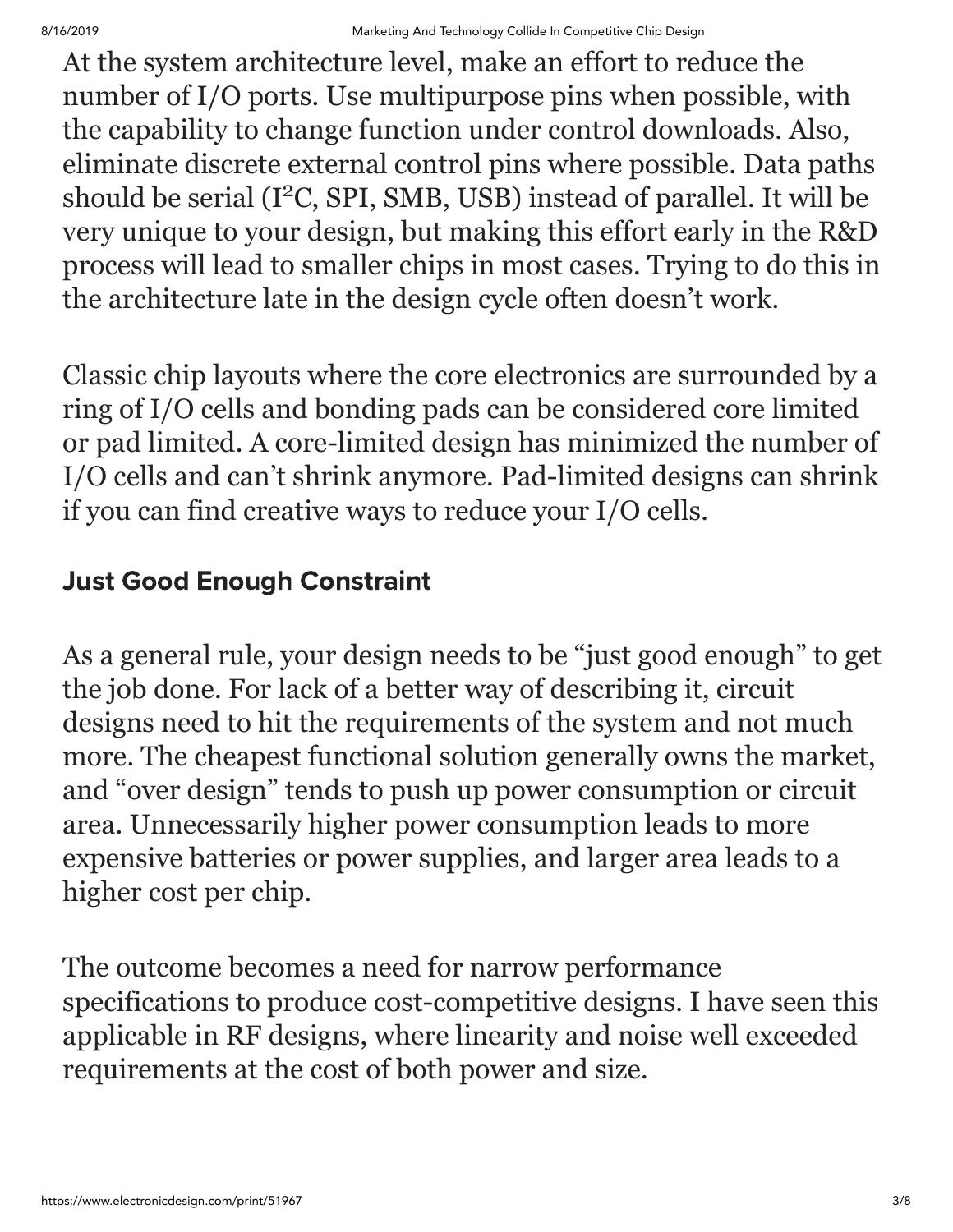The design works great from the IC designer's perspective, but the component engineer selecting a device for consumer electronics will consider chip cost and power consumption. Optimal size and power consumption produces cost-effective products. System-level engineers need good communication with transistor-level designers, because a double-padded set of performance criteria results in a bloated design.

#### Picking Your Foundry Process

The most recent generations of silicon come at a hefty price premium. A dedicated mask set for 22 nm will cost over a million dollars, while older silicon families can be produced at considerably lower costs. Also, during the R&D phase, getting your chips done as part of a shared mask set or "multi project wafer" can help cut fabrication costs.

Cost savings can be significant using older technology, because cutting-edge silicon is only needed in the digitally intensive area of high-end multiprocessors, real-time digital graphics, and similar technologies. Many commodity ICs and even many system-on-chip (SoC) architectures can be produced efficiently on earlier generations of silicon.

The chip's interface requirements will be somewhat fitted to the CMOS generation as well. Don't expect to get 5-V I/Os when the core voltage of the device is at 1.2 V. Most CMOS families will support I/O that interfaces to a prior generation but not beyond that. Options at the foundry include metal layers, higher-quality resistors and capacitors due to polysilicon, and oxide options. All add cost, and the "nice or necessary?" question needs to be asked.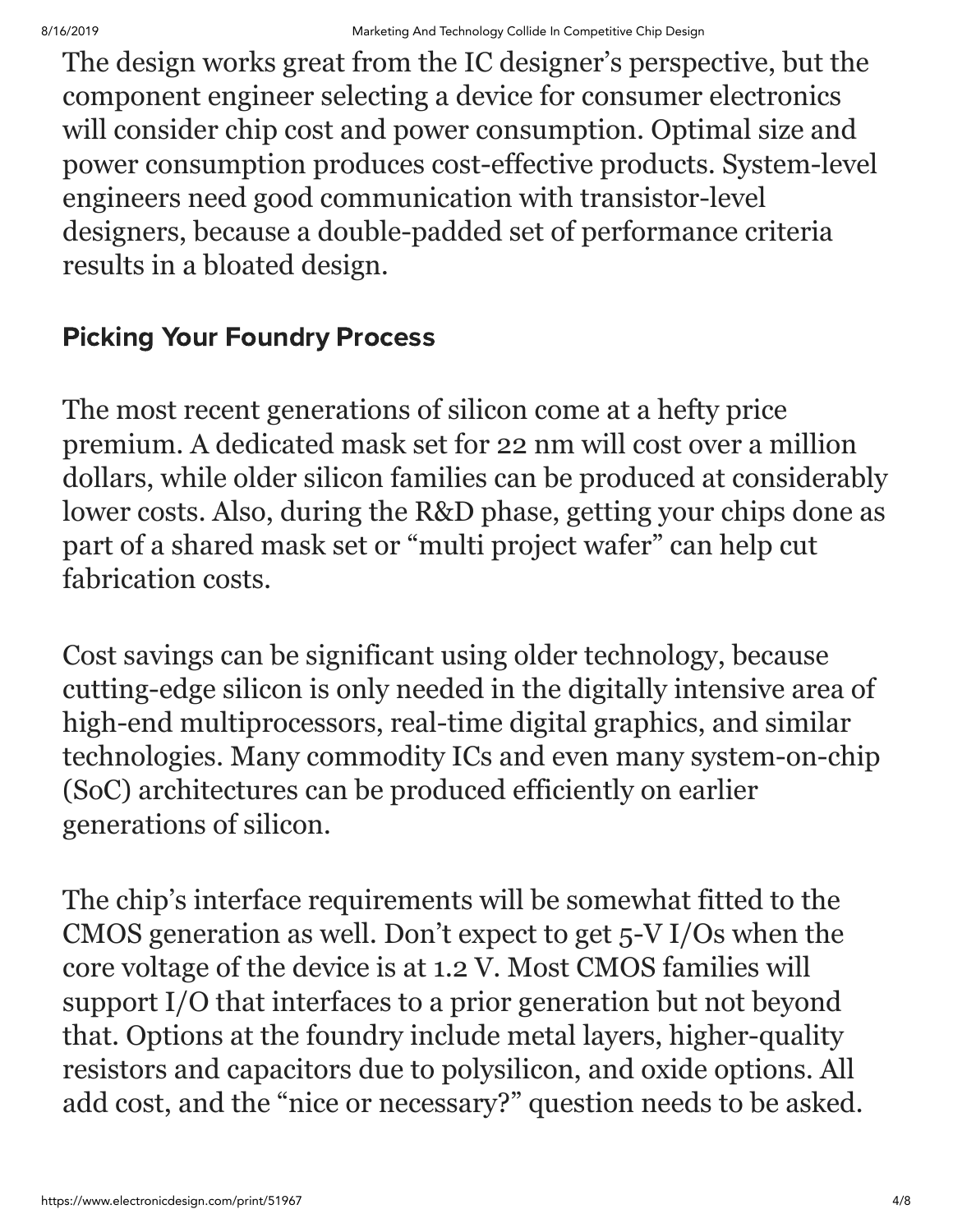Moore's law has made process migrations part of the semiconductor business. What got implemented in 180 nm got redesigned for 130 nm, 90 nm, and so forth. Digital systems migrate at the Verilog level with some crank turning. Analog migrations require major redesign. Circuit architectures viable at 5 V and 1 µm often aren't feasible at 1 V and 45 nm.

Methods used have changed from one CMOS generation to the next. Determine if the chip will be a candidate for process migration and what steps can be taken to make the device migration friendly. Many vendors produce chipsets where the digital migrates forward while the analog side remains on an earlier generation of silicon. This has been a successful strategy.

#### Making The Market Window

Chips get developed to fit an emerging market need. Wi-Fi, Bluetooth, ZigBee, and 3G/4G/LTE cellular all required compliant devices with early introduction times. Market success requires quick time-to-market and cost-competitive designs. Keep it small and deliver it early to make your market window.

Emerging market designs need a timeline strategy for front-of-theline execution. If it's an emerging standard, you need to be involved in developing it. In many cases, you can develop your chipset as the standard details are still being defined. If you wait until the standard is finalized to develop your design, then you're already too late.

Many Wi-Fi startups tried to develop chip sets. Those that didn't meet the early market window didn't survive for a secondgeneration product. Some late-to-market vendors got some market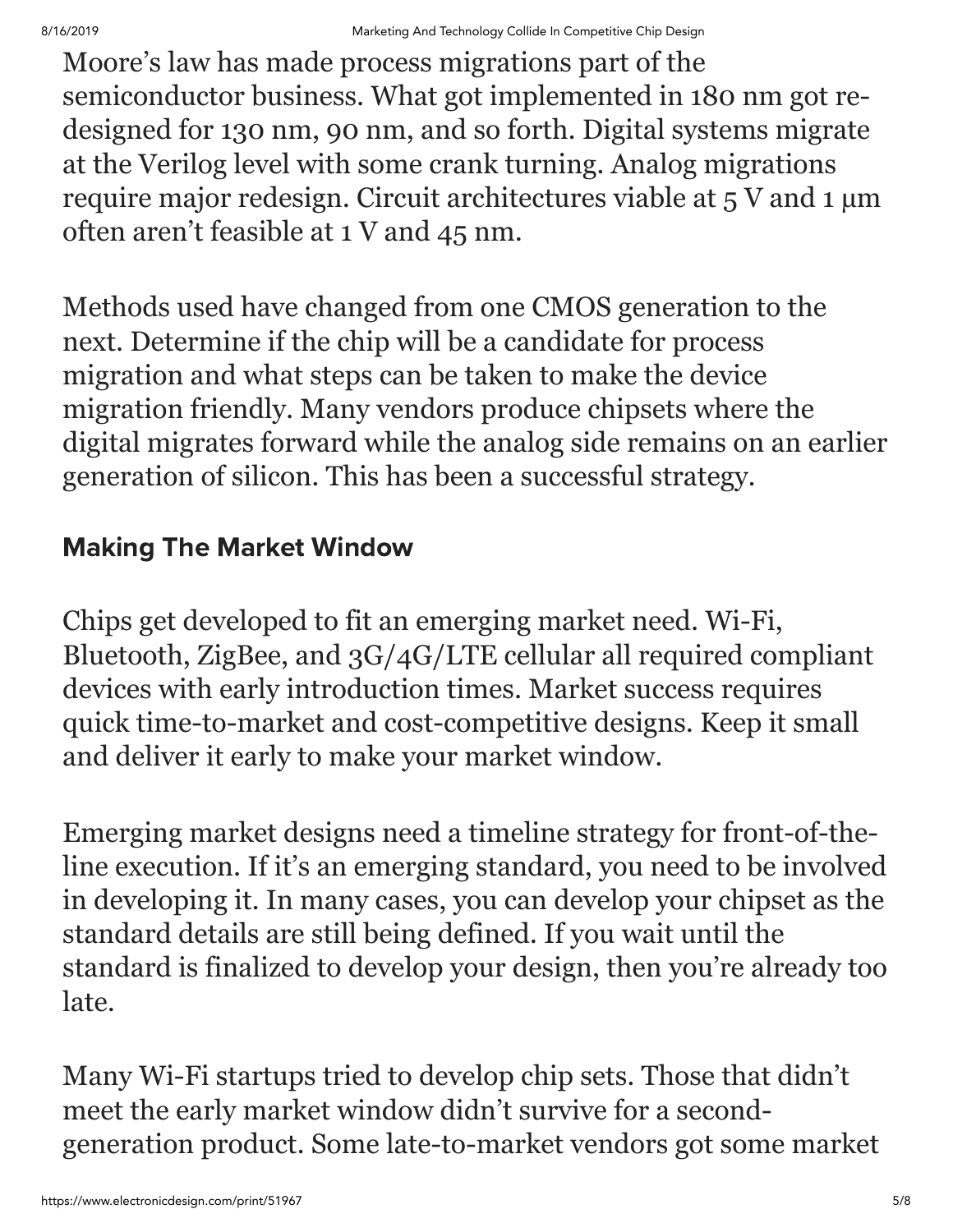share after introducing smaller designs where they could seriously undercut the costs of their competitors. However, profit margins on those chips were slashed to create those sales. It's one of many examples where cost and time-to-market lead the Darwinism of semiconductor evolution.

#### Sources And Targets

The "Not Invented Here" force can be very strong with some design teams. But since time-to-market is so important for some SoC development, sometimes finding alternative sources for intellectual property (IP) may be necessary. It's unique to the problem at hand and the resources available. Don't dismiss the possibility of using alternative IP sources if needed to meet the time schedule. Royalty costs for the analog-to-digital converter (ADC) or phase-locked loop (PLL) may seem small in comparison to zero sales because you're late to market.

Designing for a limited audience or a single customer carries a high risk-reward tradeoff. It's a guaranteed market, but there are a lot of business risks. Certain markets require a very tight relationship between the chip designer and the final product the chip is used in. Either the market evolves quickly or is so user specific that a direct interface between chip and system designers is the only path to a viable product. This is especially true in areas where an industry standard doesn't exist.

Products designed to satisfy industry standards enjoy the benefit of longer life spans and a well-defined target product. However, multiple design houses invariably will try to fit that standard. Low cost and early time-to-market can yield success. But due to the multi-source nature of the product, profit margins on products get minimized as more sources come to market.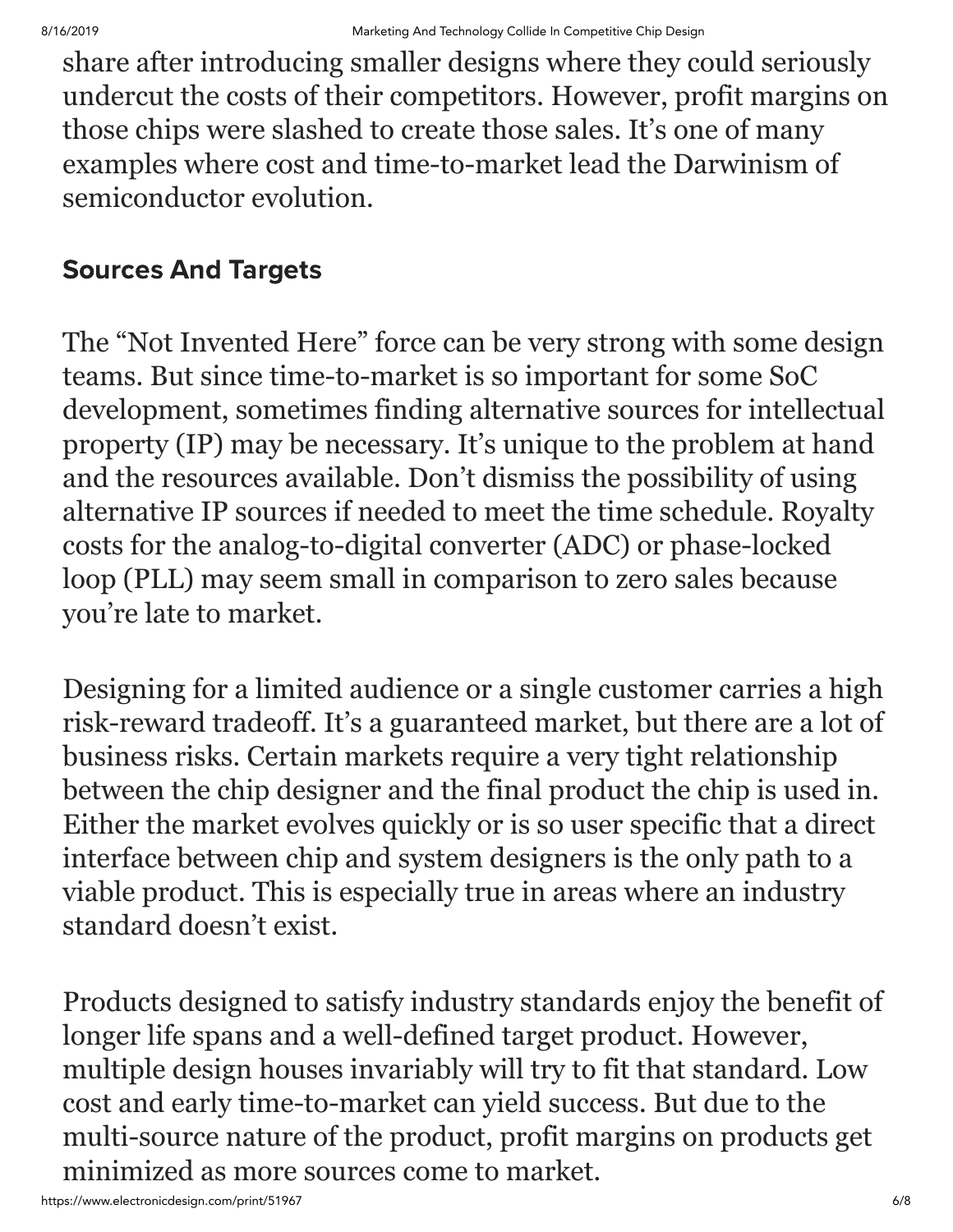A chip or chipset with a limited life span creates multiple challenges. There are the usual challenges of cost and time-tomarket, as well as the added complication of the limited life of the design. This can vary by application and product life. For example, there was a huge but brief market for digital converters used for analog televisions when the Federal Communications Commission dropped analog TV broadcasts, with the market quickly dying as legacy televisions became equipped.

The SoC has allowed board-level system design to become very modular. As a result, OEMs are looking for chipsets that will provide end-to-end solutions. Depending on your product, it can be a single-chip or multi-chip solution. If end-to-end solutions are the norm, don't try to develop a piece of the system because it won't sell. Smaller organizations in the past have collaborated to produce chipset solutions coming from multiple vendors with limited success, but you need to offer a total solution.

#### What Makes Your IC Special?

Commodity designs like standard gate logic, stock microcontrollers, op amps, and power management devices have multiple vendors with extensive product offerings. If you compete in this space, the important question is what makes the device unique. Cost savings is the most compelling factor that will allow you to succeed, but still, it's no guarantee. You also could integrate devices that are frequently used together but only exist independently. If you can reduce the solution cost and it doesn't exist elsewhere, you may have a product with potential.

Convenience is another factor that can help a vendor succeed. Easily used documentation, clearly developed application notes, reference designs, and well explained design examples all will help